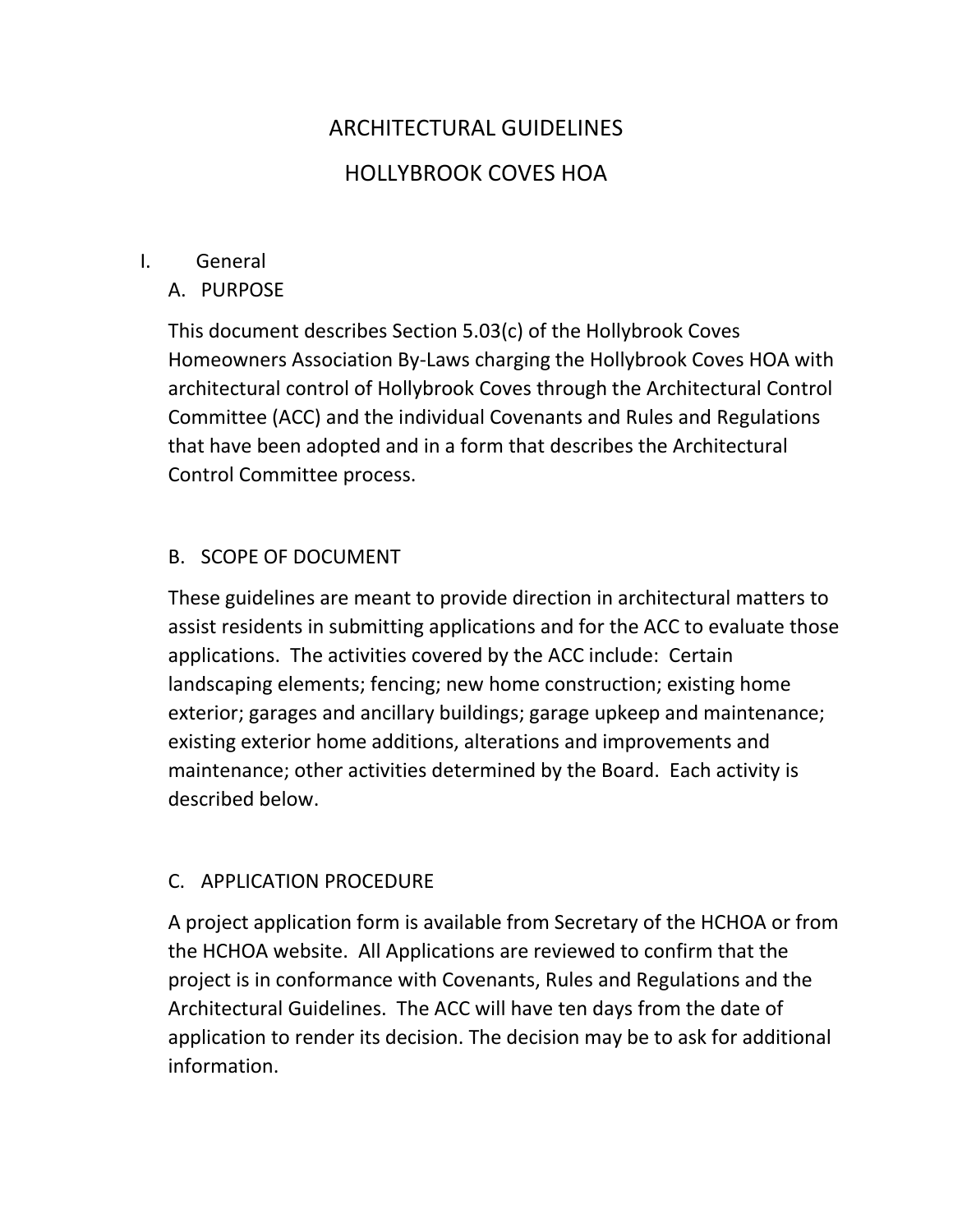Applications for new construction should include a plot plan of any new home or addition to an existing home, along with the architectural floor plan, elevation, paint chips, exterior material to be used including roofing sample, impact on drainage, and proposed landscaping.

Applications for upkeep and maintenance of existing homes should include samples of any exterior materials to be used (e.g. paint chips and roofing). It should also include any impact on drainage and proposed landscaping changes.

All applications must include a starting date and an estimated completion date. If unforeseen circumstances delay the completion of the project, the committee chairman shall be notified who will in turn notify the ACC. The ACC will then contact applicant for a review of the specifics of the delay.

# D. CONFORMANCE WITH DECLARATIONS

All applications are reviewed to confirm that the project is in conformance with the Covenant Declarations.

# E. OVERALL APPEARANCE

The project should generally be compatible with the immediate neighborhood. Similarity in architectural style, quality of workmanship use of materials, color and construction details will be considered.

# F. IMPACT ON NEIGHBORS

Projects should not impinge on an adjoining neighbor's property in terms of access, drainage or privacy.

# G. ENFORCEMENT AND RIGHT OF APPEAL

Failure to obtain Architectural Control Committee approval before beginning work covered in the document and/or failure to comply with ACC decisions will result in the following: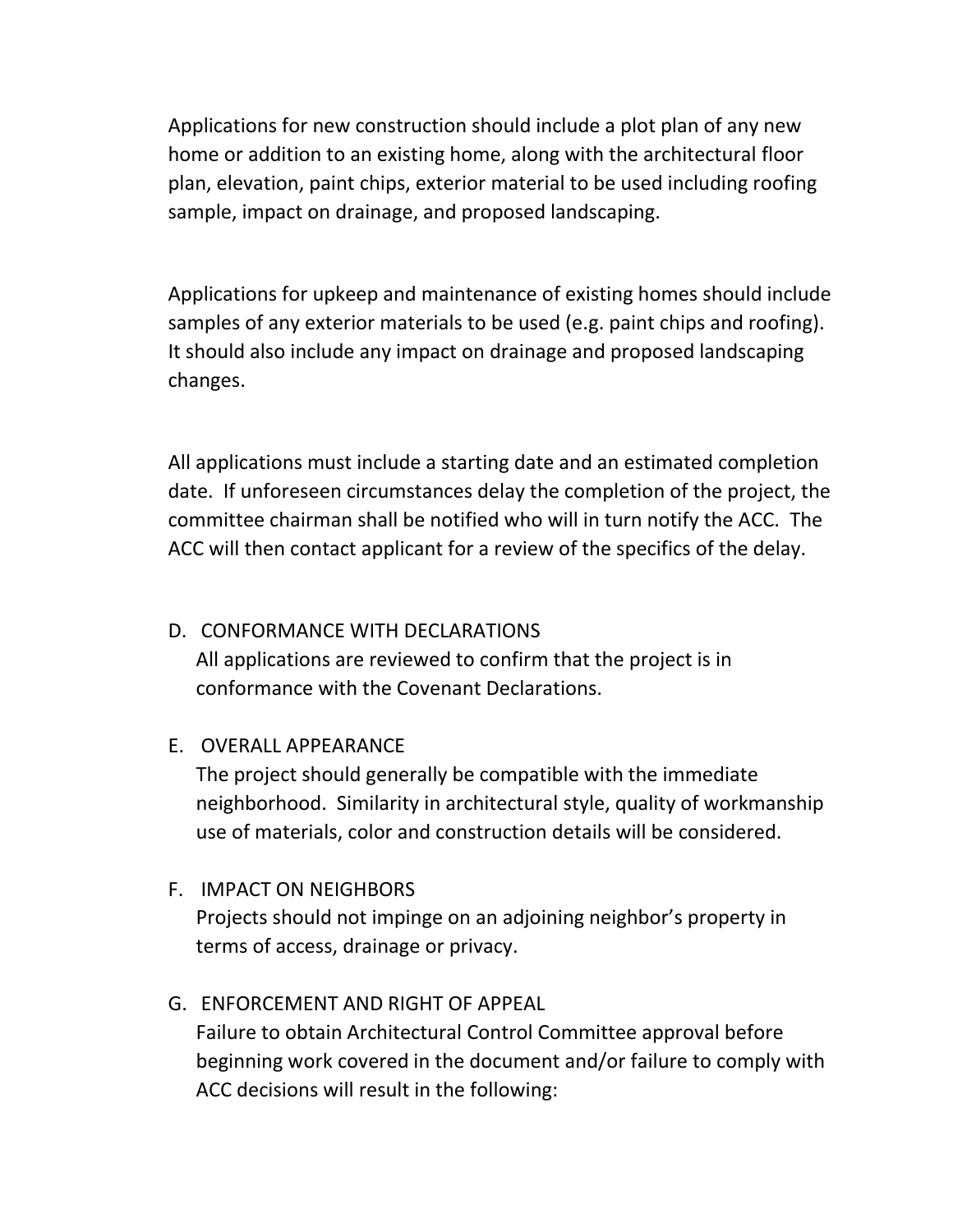First violation is a Warning Letter from the ACC. Each subsequent violation is Appeal to HCHOA Board for Correction.

Residents have the right to appeal any ACC decision to the HCHOA Board by notifying the President of the Board of their intention of protest. The Board will hear appeal at the next regularly scheduled meeting. In the event of special circumstances where any delay in scheduling an appeal would adversely affect the resident's home or property, a resident can request a special meeting of the Board. The resident will be notified of the Board decision on holding a special meeting to consider the appeal. Once the Board has made a decision on the appeal, the resident will be notified of that decision.

General considerations for all projects are detailed below.

#### II. CRITERIA

# A. NEW HOMES

Plans should be submitted to the ACC before any earth is moved. Plans should show the following information.

- 1. Placement of house on the lot depicting distances to all property lines.
- 2. Square footage of the home exclusive of the garage.
- 3. Location of all driveways and parking pads.
- 4. Front, rear and side elevations of house with listing of materials to be used.
- 5. Any major changes in grading or other conditions which will affect drainage should be indicated.

# B. MATERIALS

Exterior materials shall be stone, masonry, brick or stucco to cover at least 75% of the outside walls of the first floor. The remaining exterior of the first floor and the exterior of the second floor may be wood or other material approved by the ACC.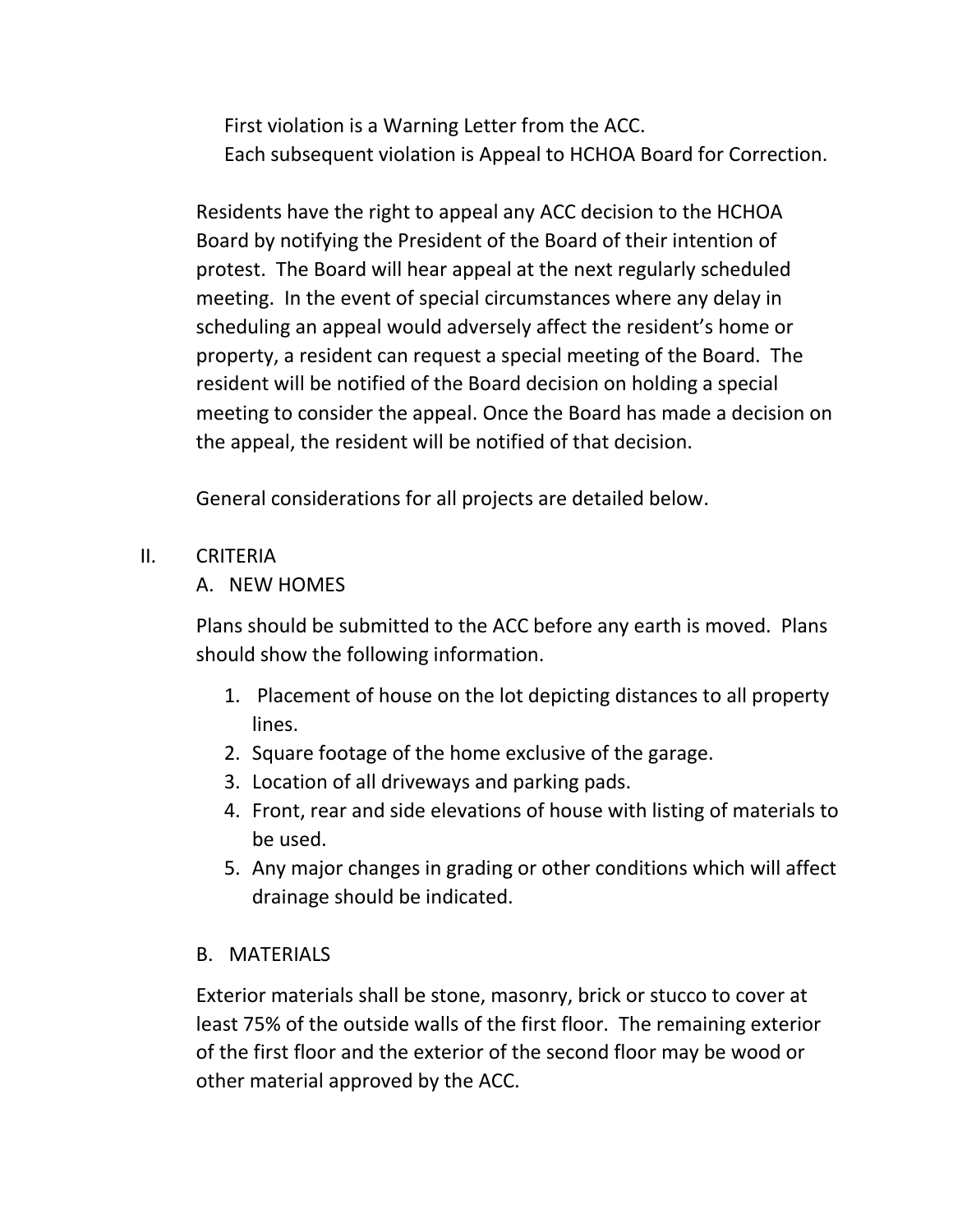Primary exterior colors shall be of earth-tones, warm tones or white. Accent colors may be used on doors, vents, etc. and must be approved by the ACC.

Roofs shall be of an earth-tone, slate or wood tone appearance as approved by the Architectural Control Committee. All roof pitches must be a minimum of 8/12 pitch.

#### C. FENCING AND WALLS

Fencing should be cedar or pressure treated pine, black wrought iron, or aluminum to give the look of wrought iron. All fence stains must be neutral in color and approved. Painted fences are not allowed. Fence height may not exceed 8 feet. An opening of not less than three and a half feet should be provided to the back yard.

Retaining walls should only be used for retaining earth or fill such as when cutting into a hillside or slope. Freestanding walls are not allowed.

Invisible Electronic fences for pets are subject to the same placement parameters as physical fencing.

#### D. SPRINKLER SYSTEM

A separate lawn sprinkler system must be installed for each yard.

#### E. ANTENNAS

Install no antennas without approval of the ACC. Satellite dishes should be positioned in such a way that they are not visible from the street, unless unable to receive a good signal. Satellite dishes should be roof mounted or pole mounted in the back yard of the home.

# F. STORM DOORS, WINDOWS AND SCREENS Storm doors, windows and screens should be straightforward in design, without ornamentation such as scallops and imitation hinges.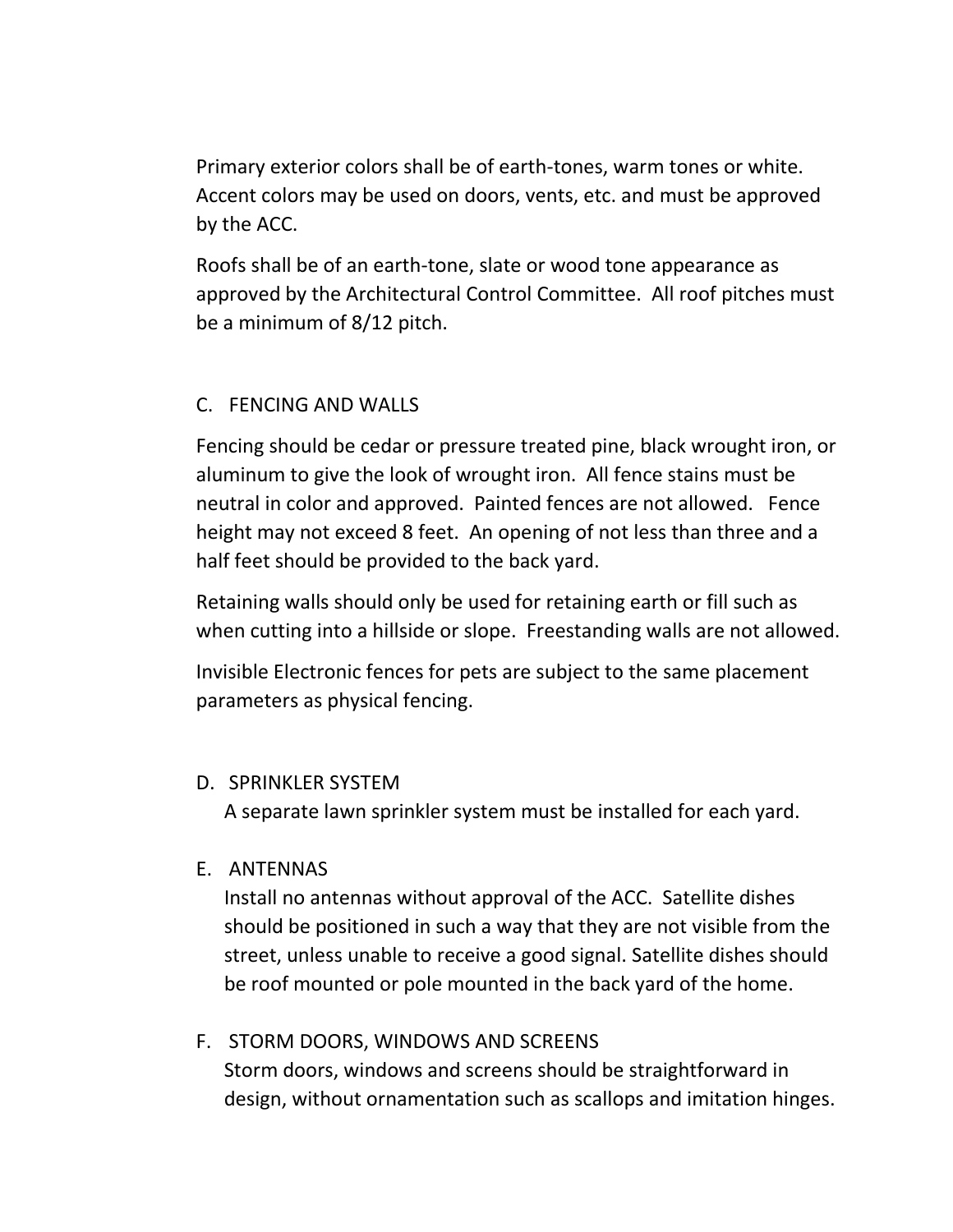Their frames should be compatible with the color of the existing house trim.

#### G. GARAGES

Each home should have a garage to accommodate not less than 2 automobiles. No carports are allowed and no garage may be enclosed for living space.

#### H. LANDSCAPING

Each lot shall be landscaped and grass planted on all lot areas as soon as house is complete and before house is sold or occupied. Cross ties are not acceptable for front yard landscaping. No bamboo plants shall be used in any landscaping.

I. STORAGE BUILDINGS, GREENHOUSES AND TEMPORARY BUILDINGS No storage buildings, greenhouse or temporary buildings are allowed in the neighborhood without the express written approval of the HCHOA Board.

# J. RECREATION AND PLAY EQUIPMENT Swings and other play equipment for children must be placed in the privacy area of the yard.

K. POOLS

All swimming pools must be behind privacy fences.

L. DAMAGE TO CURBS AND STREETS BY CONTRACTORS OR THEIR AGENTS

Any damage caused to the curbs or streets of HC by a builder or any of his sub- contractors will be the responsibility of the builder to repair.

#### M. EXTERIOR LIGHTING

No exterior lighting should be directed outside of the applicant's property. Application for exterior lighting should include wattage,